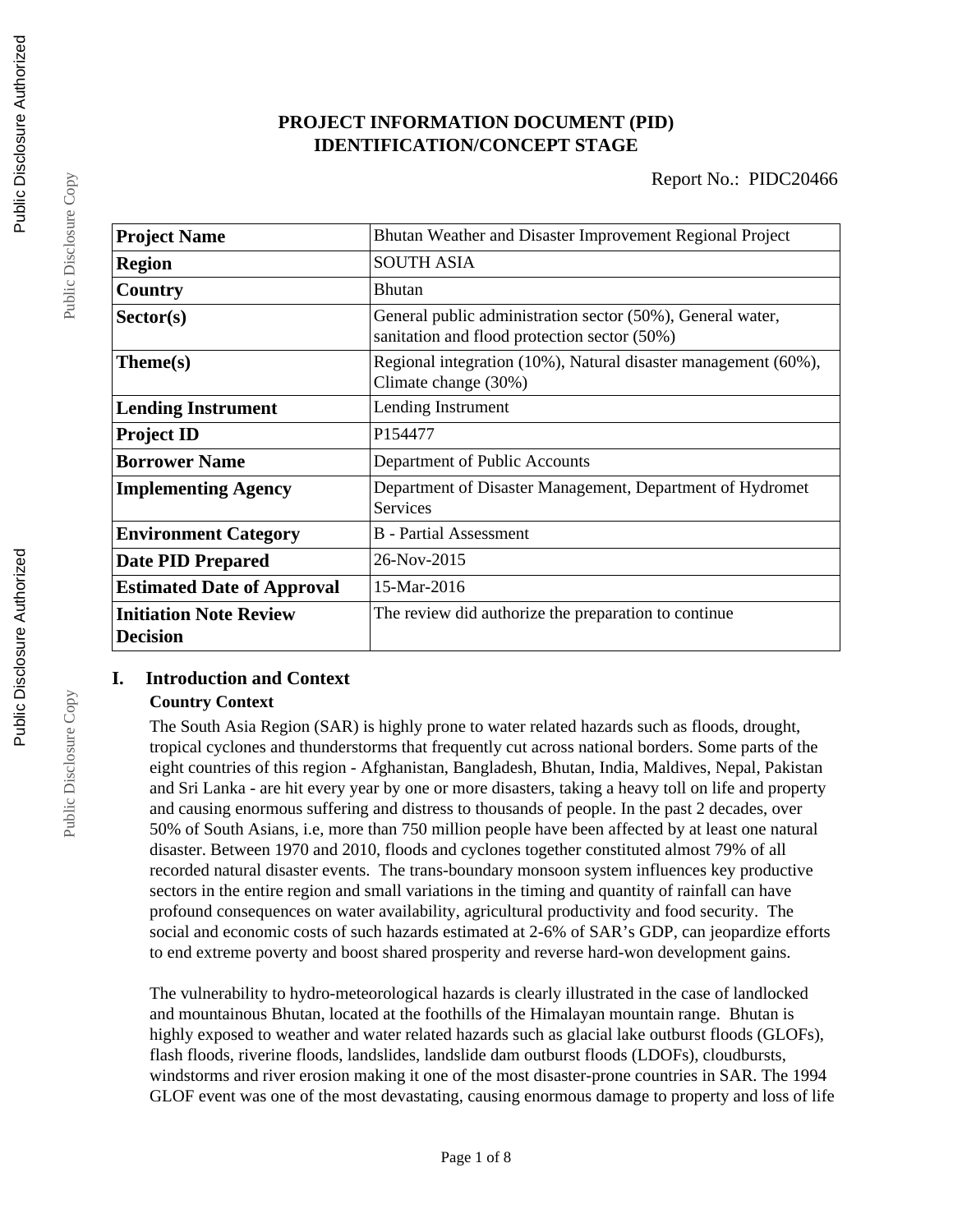in the Punakha-Wangdue valley. In the mid-mountains, landslides triggered by cloudbursts are frequent, and recent occurrences of LDOFs have resulted in major destruction in low-lying areas, including the Thimphu valley. Bhutan is also at risk to tropical cyclones as seen during the 2009 Cyclone Aila which resulted in damages of approximately USD 17 million (approximately 1.7% of Bhutan's GDP in 2009). Flash floods are a recurrent phenomenon, particularly in the eastern and southern regions and in 2013, they resulted in extensive damage to infrastructure (over 14 acres of agricultural land filled with debris, culvert bridge over Jichurongchu washed away and Punakha-Gasa highway blocked, irrigation channels washed away and farm roads damaged) in Gasa Dzongkhag (district) and downstream in Punakha and Wangdue Dzongkhags. Most of the infrastructure (hydropower plants, roads, airports, etc.), fertile agricultural land, and over 70 percent of the settlements are located along the main drainage basins which puts them at high risk due to flooding. Between 1994-2011, approximately 87,369 people were affected and 304 deaths occurred due to natural disasters in Bhutan. With climate change, the frequency and intensity of extreme events are expected to increase.

In the past decade, Bhutan has demonstrated steady and pro-poor economic growth and a strong commitment to peace and democratic governance. It is a (lower) middle income country with a per capita income of US\$ 2400 and expected annual increase in GDP of about 8% in the next 5 years. The 2014 Poverty Assessment shows that the % of people living below the national poverty line was effectively reduced by 50 percent, from 23.2% in 2007 to 12% in 2012. Extreme poverty has been almost eradicated, while multi-dimensional poverty indices that include other parameters such as education and health also include a decline from 30 to 10%. For Bhutan to maintain and build on these development gains and economic reforms, strengthening preparedness to weather extremes and natural disasters is critical.

Recognizing the importance of such risks, the Royal Government of Bhutan (RGOB) has been making investments in this area. However, delivery of basic weather forecasting and of weather and water related information services to key economic sectors is extremely limited and needs to be strengthened. Moreover, while national level strengthening of hydro-meteorological services and disaster preparedness at the national level is a necessary first step, it is also critical to strengthen regional collaboration. First, weather patterns such a stropical cyclones, monsoons and severe thunderstorms impacting Bhutan are trans-boundary and best monitored, understood and predicted by taking a sub-regional and global perspective. Second, there is a demand in Bhutan for regional information on weather (such as tropical cyclone forecasts over the Bay of Bengal or regional drought forecasts) and a demand from regional centers--for example, from the Regional Specialized Meteorology Center (RSMC) located at the Indian Meteorological Department (IMD)- for weather and climate information (such as for atmospheric observations over Bhutan) to enable them to make improved forecasts of regional and sub-regional weather phenomenon (such as severe thunderstorms) that can benefit all affected countries. Regional collaboration can help facilitate this exchange. Third, there are economies of scale in regional collaboration. For instance, at present, Bhutan does not have the capacity to forecast extreme events such as cyclones, thunderstorms and flash floods with sufficient lead time and accuracy, or the capacity for long term climate monitoring and prediction. Regional collaboration can allow the country to build on information products and forecasts already being produced by regional entities rather than investing in developing such capacity from the start.

#### **Sectoral and Institutional Context**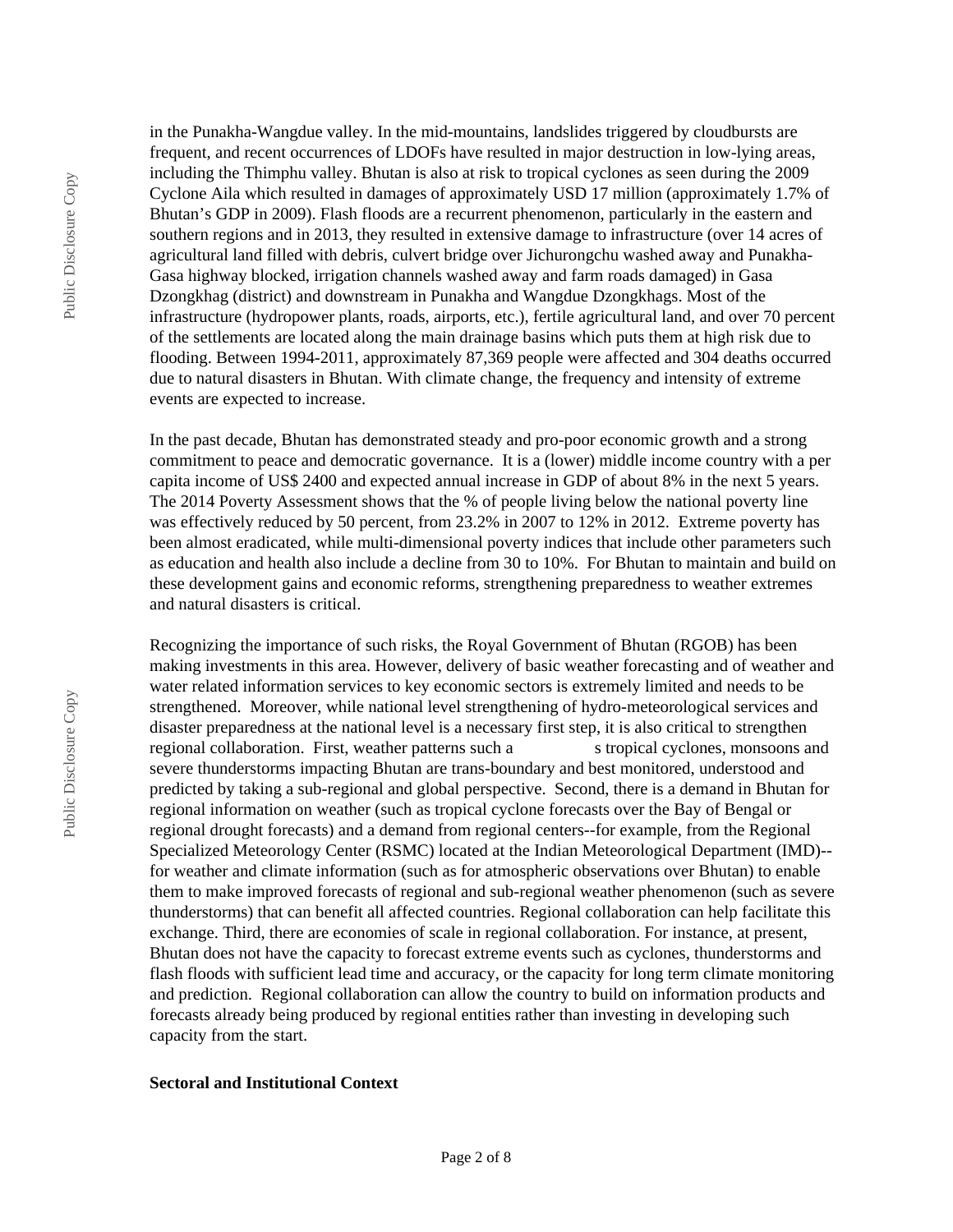#### South Asia Regional Initiatives

The Hyogo Framework for Action 2005-2015, which has been adopted by most South Asian countries, provides a global blueprint for disaster risk reduction and identifies the need to cooperate regionally and internationally. Lately, there has been an encouraging shift in the willingness of the South Asian countries to take forward the regional cooperation agenda facilitated by regional organizations such as the South Asia Association for Regional Cooperation (SAARC) – a key organization in SAR for facilitating regional cooperation. Acknowledging the fact that many of the hydro-meteorological hazards in SAR are trans-boundary in nature, SAARC has reiterated the need to strengthen and intensify regional cooperation "to address the challenges posed by climate change and natural disasters". During the SAARC Heads of State Summit held in November 2014 in Kathmandu, members agreed to establish a SAARC Environment and Disaster Management Center (SEDMC) to support cross-border information sharing and regional cooperation mechanism to fight climate change and to minimize the risks of natural disasters. Despite these initiatives, countries in South Asia still struggle to find suitable arrangements for regional cooperation.

#### Bhutan Country Context

In Bhutan, the Department of Hydromet Services (DHMS) under the Ministry of Economic Affairs (MoEA) is the agency mandated to provide reliable and timely weather, water and climate information services to user agencies and the public. However, at present, DHMS only provides 24 hour subjective weather forecasts and has limited capability to provide accurate forecasts with longer lead times. It issues flood warnings but does not have the capacity to issue flood forecasts. With support from development partners, particularly UNDP, DHMS is in the process of upgrading its ground monitoring network whereby about a tenth of the monitoring stations needed in the country will be put in place. In selected river basins, namely the Mangde chhu and Chamkhar chhu river basins, it is working with JICA to improve flood and GLOF related early warning systems and community based disaster risk management (DRM). However, there still remain major gaps in the existing infrastructure, monitoring and forecasting capacity of DHMS such as limited access to high speed Internet, lack of upper air observations, limited capacity for weather and hydrological forecasting and delivery of sector specific services. In some sectors such as aviation, targeted improvements in monitoring systems can contribute significantly to aviation safety. For instance, observing systems at the Paro International Airport lack cloud height and visibility sensors and are not equipped to provide pilots with information about wind speed and direction, limiting their capacity to fly safely. The weather dependent and economically significant agriculture sector is the source of livelihood for over half the population in Bhutan. DHMS however, does not yet have the capacity to provide tailored weather or climate related services to the agriculture sector. The Department of Disaster Management is also a major user of DHMS's services. However it receives little advance information about extreme weather events such as cyclones or floods that it can use to issue early warnings or alerts to users and communities. Technical capacity of DHMS staff in managing a modern weather and flood forecasting service is also very limited and needs to be strengthened. Bhutan has a long standing collaboration with India through which it shares water level data on key trans-boundary rivers with India. By strengthening its own national capacity, Bhutan can also benefit from data and information available regionally and in the public domain.

One of the main beneficiaries of DHMS's services is the Department of Disaster Management (DDM) under the Ministry of Home & Cultural Affairs (MoHCA). It is the national coordinating agency for disaster management and serves as the Secretariat and executive arm of the National Disaster Management Authority (NDMA)--the highest decision making body for DRM related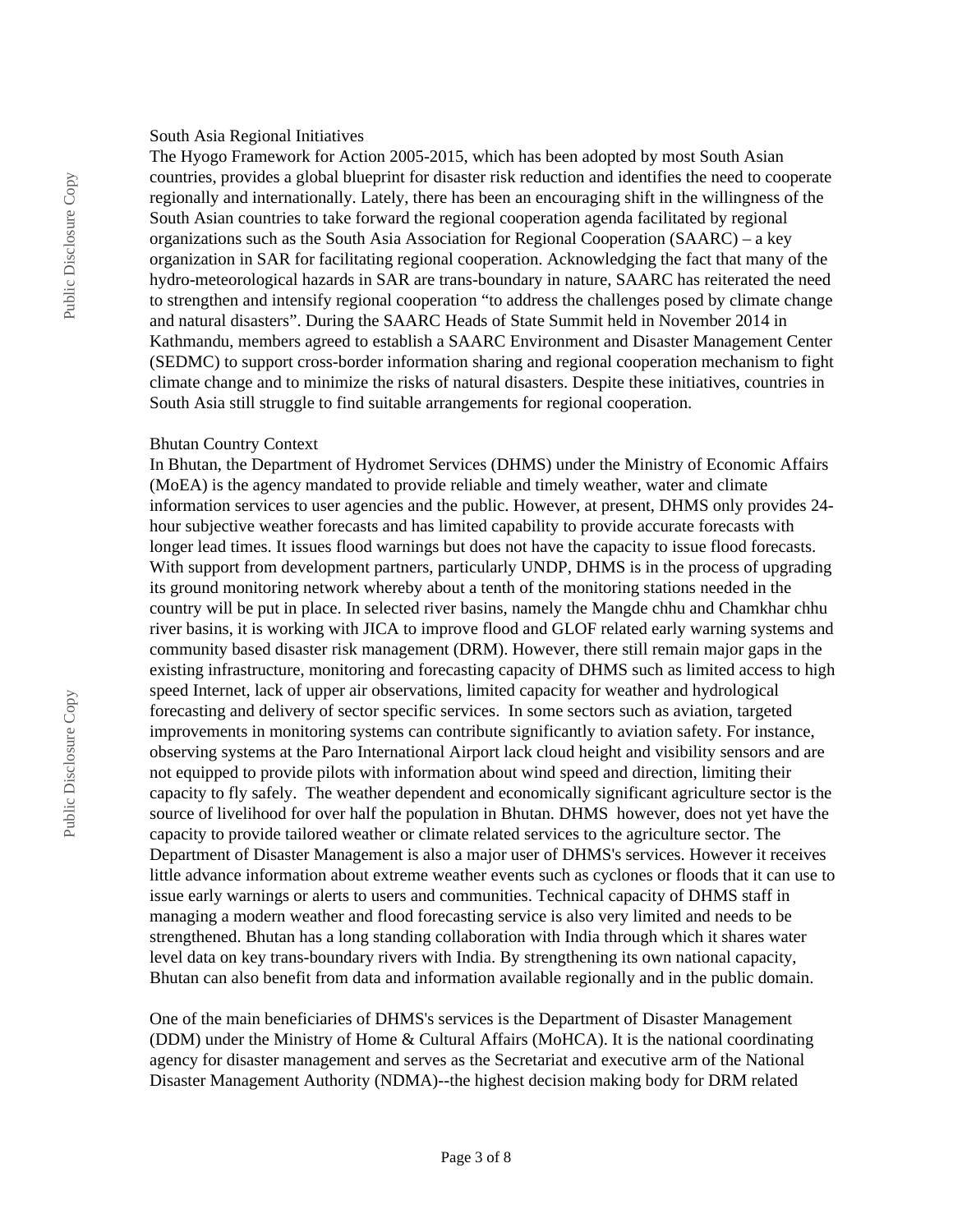activities in Bhutan. DDM's activities are guided by the Disaster Management Act of Bhutan 2013 (DM Act), Disaster Management Rules and Regulations 2014, Disaster Management & Contingency Planning Guidelines, and the School Disaster Management Planning Guidelines. In addition, DDM has successfully drafted the Disaster Management Strategic Policy Framework which awaits adoption in 2015. Despite a strong policy framework, DDM faces challenges in implementing its priorities. It is mandated to develop, maintain and update Disaster Management Information System (DMIS) in coordination with relevant agencies as per section 60 (g) of the DM Act 2013. However, at present, a multi hazard risk information system, including information about past disasters, multi-hazard zonation and vulnerability maps/information etc. to support planning for disaster preparedness and also broader development activities is not in place. Further, despite the incidence of disasters, there is no national Emergency Operation Center at the national and sub-national levels in Bhutan. Moreover, DDM also needs to strengthen its capacity in disaster preparedness and response related activities.

Strengthening the capacity of DHMS and DDM will have benefits both at national and regional levels. National benefits include improved weather and climate services and disaster early warning systems. Improved hydromet services can benefit in a wide range of sectors such as infrastructure, civil aviation, disaster risk management, agriculture and water resources management. Improved monitoring, collection and digitization of weather and climate data shared through WMO Global Telecommunications System (GTS) will also enable improved forecasting and prediction of regional and trans-boundary phenomenon (such as cyclones, drought, thunderstorms, floods etc) which at present is not fully possible. Having a DMIS in place will help improve preparedness and response.

World Bank Regional Program to Strengthen Disaster Risk Management

The World Bank Group's strategy for supporting South Asian countries to build resilience to risks from weather and water related disasters is embedded in the conceptual shift from management of water related disasters to management of risks. The Bank's Regional Program for strengthening resilience builds on weather, climate and disaster improvement projects carried out at national levels and follows a dual approach: (i) strengthening regional collaboration with respect to DRM and climate resilience; and (ii) enhance national capacity for the same. A cross-border information sharing and regional cooperation mechanism can only function if the inputs from national systems are robust. The following projects – most within national borders but with vital relevance for regional cooperation– are now at varying stages of development and implementation:

### Active Projects

The South Asia Regional Hydromet Program (Programmatic Approach: P146222) is a Bank executed program that seeks to strengthen the capacity of participating countries for improved understanding of hydromet hazards and risks through a program of technical assistance and regional dialogue. Under this PA, sub-activity (P148430) has supported preparation, publication and dissemination of technical assistance " Modernizing Weather, Water and Climate Services: A Road Map for Bhutan" and provided the analytic basis for this proposed activity.

The Nepal Building Resilience to Climate Related Hazards (BRCH) project (P127508) under implementation, is supporting multi-hazard information and early warning systems, upgrading the existing hydro-meteorological system and agricultural management information system, and enhancing capacity.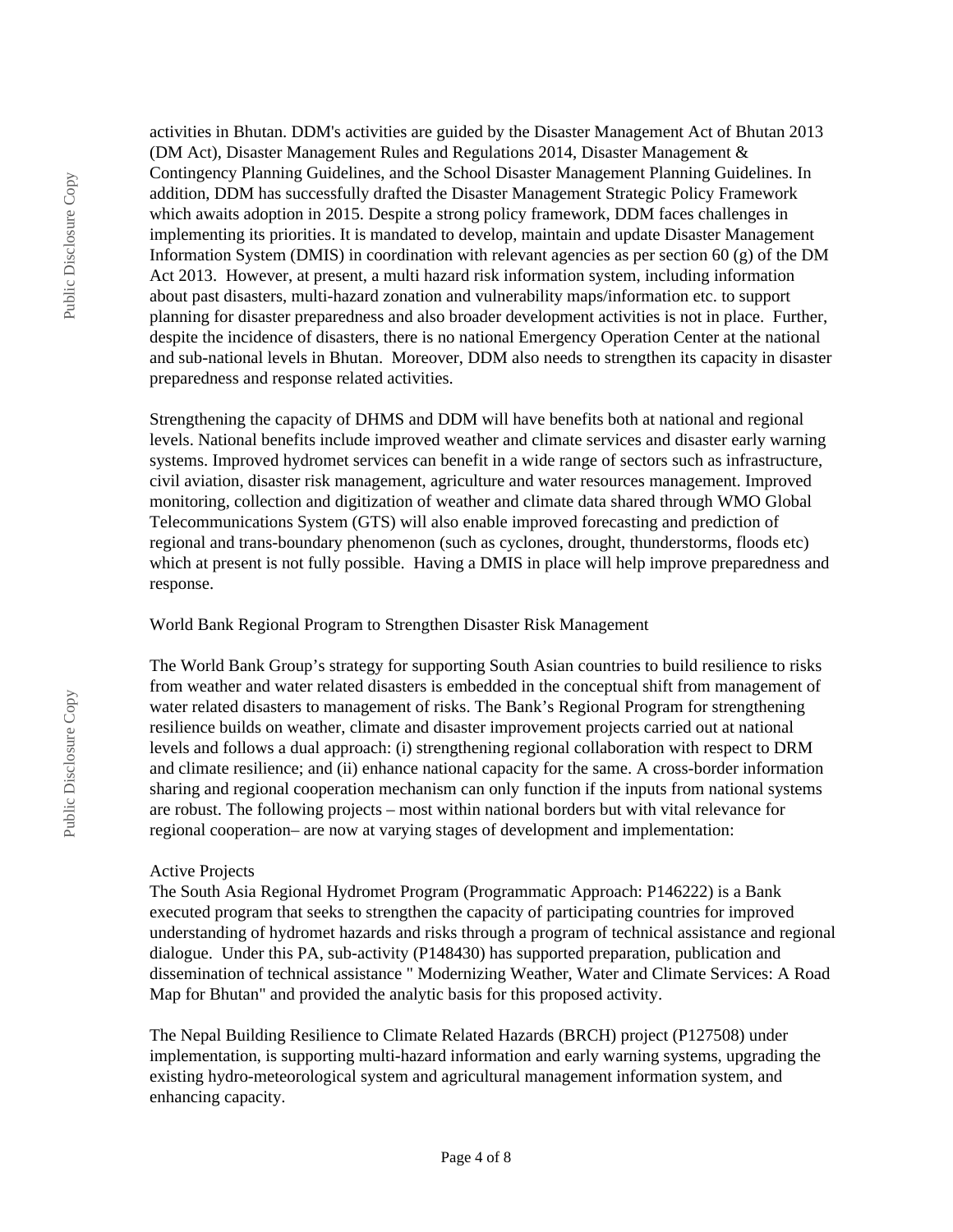#### Pipeline Projects

The proposedBhutan Weather and Disaster Improvement Regional Project (P154477) is considered as part of a "Series of Projects" in South Asia. The approach is to start from the bottom up and strengthen national capacity for weather and disaster risk management which are required for subregional and regional level collaboration. Countries in the region like Bhutan, Nepal and Bangladesh, have inadequate monitoring, forecasting systems which makes them unable to fully meet their national mandates for delivering weather and disaster early warning services. Such national level, bottom up capacity strengthening will support national development goals, and also help implement key Regional Agreements relating to environment, disaster and climate resilience reflected in the 18th SAARC Summit Kathmandu Declaration.

The Nepal Building Resilience to Climate Related Hazards project (P127508), which supports similar objectives and investment activities, is the first project in the series. The IDA funded Bangladesh Weather and Climate Services Regional Project (P150220) under preparation (Appraisal scheduled for December 2015) is considered the second. The Bhutan Weather and Disaster Improvement Regional Project (P154477), requested by the RGoB will be the third in line. Since all these projects have similar objectives and contribute to national and regional capacity development for disaster and climate resilience, it makes sense to have a common framework and sequence them as part of a Series. Each project will have a 3-6 year time frame (depending on complexity and size) for implementation. Overall regional program is expected to take place over 5-8 years. During the course of the implementation of these series of projects, collaboration with the IMD, which is the World Meteorological Organization (WMO) designated Regional Specialized Meteorological Center (RSMC) for SAR, is expected to be strengthened. At present, the main focus of consultations is at a sub-regional level. Sub-regional consultations hosted by the World Bank are planned for FY 2016. Other countries such as Afghanistan have also expressed interest in linking up with the regional hydromet and resilience program.

### **Relationship to CAS/CPS/CPF**

The project is fully aligned with key priorities outlined in the RGoB's national development plans. Strengthening resilience to hydro-meteorological hazards, climate change and variability, and improving disaster resilience and management have been identified as national key result areas for the RGOB's 11th Five Year Plan (2013–18). Furthermore, the World Bank's Country Partnership Strategy (CPS) for Bhutan for FY 2015-2019 also acknowledges that strengthened resilience to climate change and disaster risk is central to supporting green development which is a key result area for World Bank engagement with the RGoB. The proposed project is fully consistent with the World Bank's South Asia Regional Strategy which highlights disaster and climate resilience as a key priority area. The proposed project also conforms to the World Bank's twin goals of reducing poverty and enhancing shared prosperity.

### **II. Project Development Objective(s)**

### **Proposed Development Objective(s)**

The main objective of the proposed activity is to strengthen the Royal Government of Bhutan's capacity for improved weather and hydrological forecasting and disaster related early warning systems.

### **Key Results**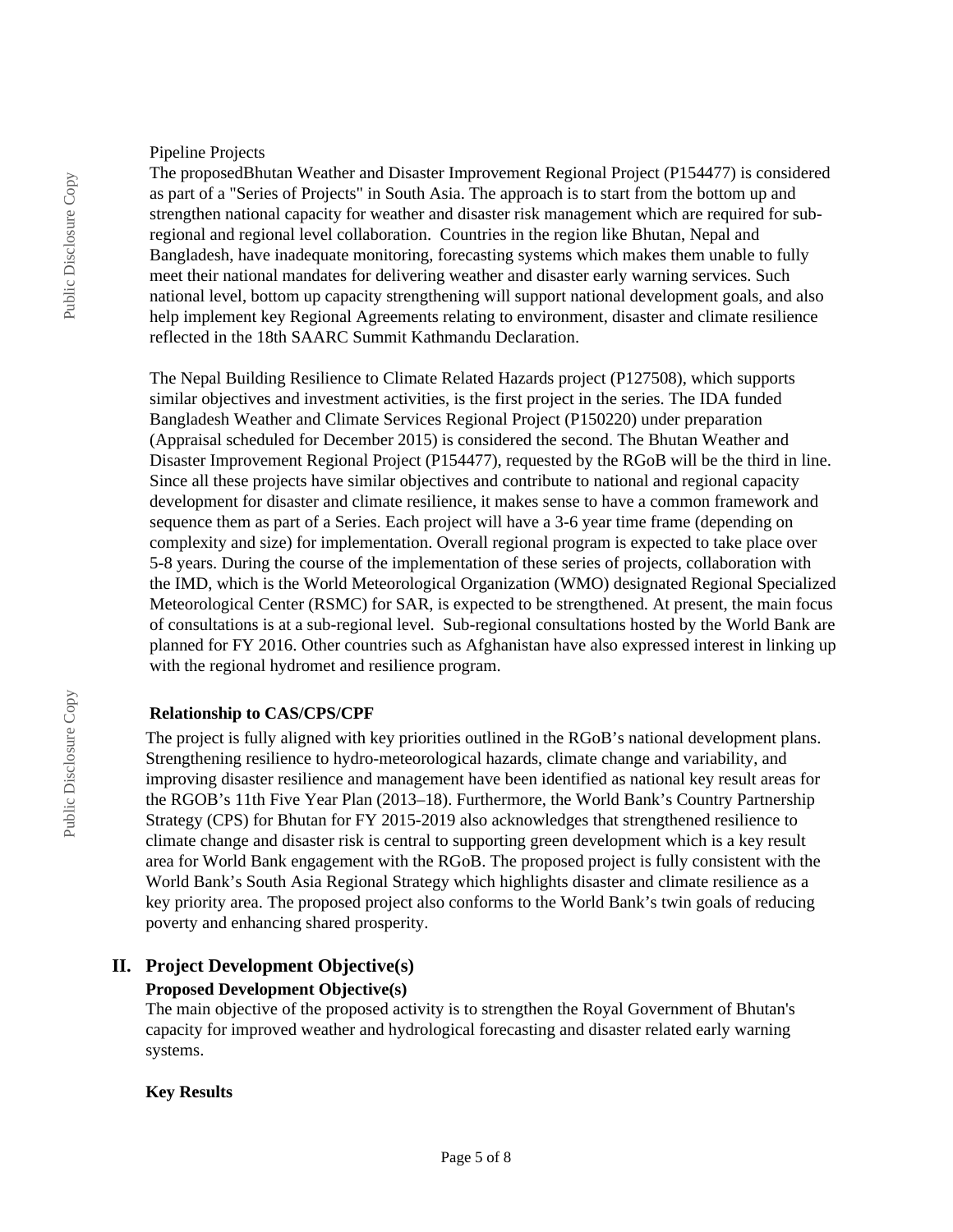The following results, with their indicators are expected from the project:

i. Improved capacity for hydromet monitoring for primary sectors such as the aviation sector (percentage of capacity/infrastructure in place)

ii. Established and functioning DMIS for improved disaster preparedness (User satisfaction with DMIS)

iii. Staff trained in weather monitoring and forecasting, disaster preparedness and response (number of staff)

# **III. Preliminary Description**

### **Concept Description**

The project has 2 Components:

Component A: Strengthening Weather and hydrological forecasting and Services (USD 1.30 million)

The main objective of this component is to strengthen the capacity of DHMS to provide more accurate and timely weather services. It will be implemented by the DHMS and will have 3 subcomponents as follows:

Sub-component A1: Strengthening meteorological and hydrological forecasting (USD 0.90 million) This component will finance procurement of priority monitoring systems (such as low level wind shear alert systems and ceilometers, glacier monitoring), weather and flood forecasting through acquisition of hardware (e.g. workstations), infrastructure, software, and upgrading the ICT network. It will also support development of a Common Alert Protocol for weather and water related disasters.

Sub-component A2: Demand Assessment and Dzongkhag level Service Delivery (USD 0.2 million)

This component will finance design and implementation of a user needs survey for weather, water and climate services at the national level. It will also fund design of an agromet decision support system, generate agromet information products and dissemination to two Dzongkhags. A brief case study will be produced from this pilot activity.

Sub-component A3: Institutional Capacity Strengthening, Project Management, Regional Collaboration and Monitoring and Evaluation (M&E) (USD 0.2 million)

This component will support institutional capacity building of DHMS in areas such as emergency management, hydrological and flood forecasting, use and calibration of hydrological models, winter weather and related topics. It will also support regional collaboration to facilitate in avaiiling trainings and exchange of data for improved forecasting. Funds will also be used to support project management including M&E activities to track implementation progress.

Component B: Strengthening Disaster Preparedness (USD 1.00 million) The objective of this component is to strengthen disaster preparedness and response through improved disaster management information system. It will be implemented by DDM. It will have three sub-components as follows:

Sub-component B1: Developing a Disaster Management Information System (USD 0.4 million) This component will finance activities to put together a robust disaster risk management information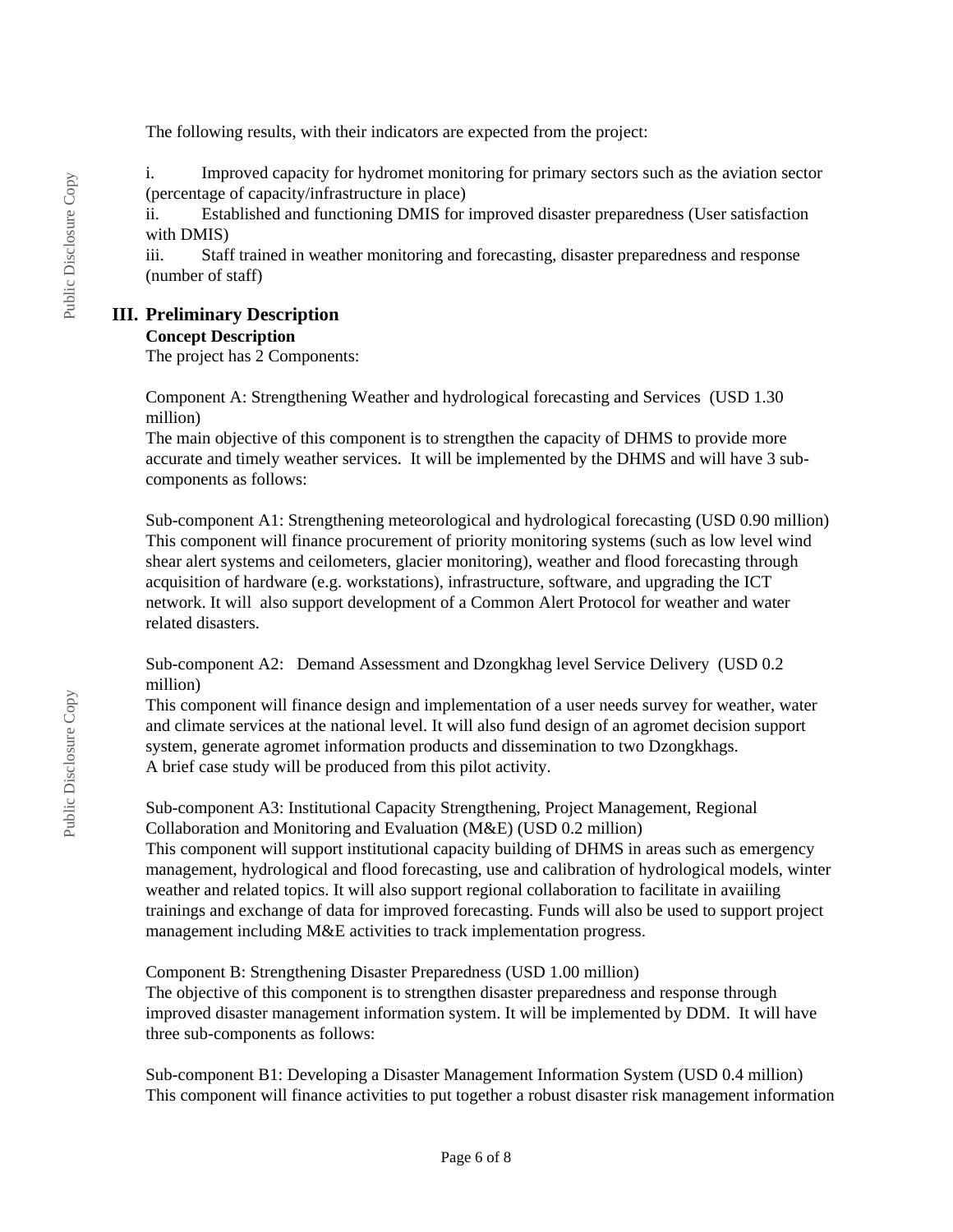system which will house all relevant data from across sectors in the country. Funds will be used to procure hardware, software and consultancy services to develop and use targeted hazard and risk information. Hands on trainings for relevant staff will also be provided for sustaining the system.

## Sub-component B2: Community based disaster risk management (CBDRM) and response capacity (USD 0.3 million)

This component will support formulation of contingency plans and disaster management plans in selected thromdes (municipalities) and dzongkhags and conduct mock drills to strengthen CBDRM. This component will also support establishment of urban search and rescue (SAR) teams in four thromdes and strengthen the capacity of SAR teams at the national and local levels. Funds will be used to carry out workshops and discussions, procure SAR equipment and conduct SAR trainings.

Sub-component B3: Institutional Capacity Strengthening, Regional Collaboration, Project Management and M&E (USD 0.3 million)

This component will support the institutionalization of committees and task forces for disaster management in the country at the national and local levels as per the DM Act 2013. Funds will also support training and capacity building of officials from both national and local levels related to topics such as Disaster Preparedness and Response Planning, Disaster Information Management Systems and Information Dissemination, Mainstreaming Disaster Risk Management in Development Processes, EOC Management Training, Disaster Risk Management Planning and implementation, CBDRM, etc. Detailed design and costs of EOCs at the national and local levels will also be supported through this sub-component. The design will provide technical details of the infrastructure, ICT and equipment. Proper details will also be provided to link the disaster management information system developed through sub-component B1 to the EOCs. Project management including M&E activities for the project will be supported under this component.

| Safeguard Policies Triggered by the Project    | Yes | N <sub>0</sub> | TBD |
|------------------------------------------------|-----|----------------|-----|
| Environmental Assessment OP/BP 4.01            | x   |                |     |
| Natural Habitats OP/BP 4.04                    |     | ×              |     |
| Forests OP/BP 4.36                             |     | ×              |     |
| Pest Management OP 4.09                        |     | ×              |     |
| Physical Cultural Resources OP/BP 4.11         |     | x              |     |
| Indigenous Peoples OP/BP 4.10                  |     | ×              |     |
| Involuntary Resettlement OP/BP 4.12            |     |                | x   |
| Safety of Dams OP/BP 4.37                      |     | ×              |     |
| Projects on International Waterways OP/BP 7.50 |     | ×              |     |
| Projects in Disputed Areas OP/BP 7.60          |     | x              |     |

# **IV. Safeguard Policies that Might Apply**

### **V. Financing** *(in USD Million)*

| Total Project Cost:                                 |  | Total Bank Financing: 0 |        |
|-----------------------------------------------------|--|-------------------------|--------|
| Financing Gap:                                      |  |                         |        |
| <b>Financing Source</b>                             |  |                         | Amount |
| Global Facility for Disaster Reduction and Recovery |  |                         |        |